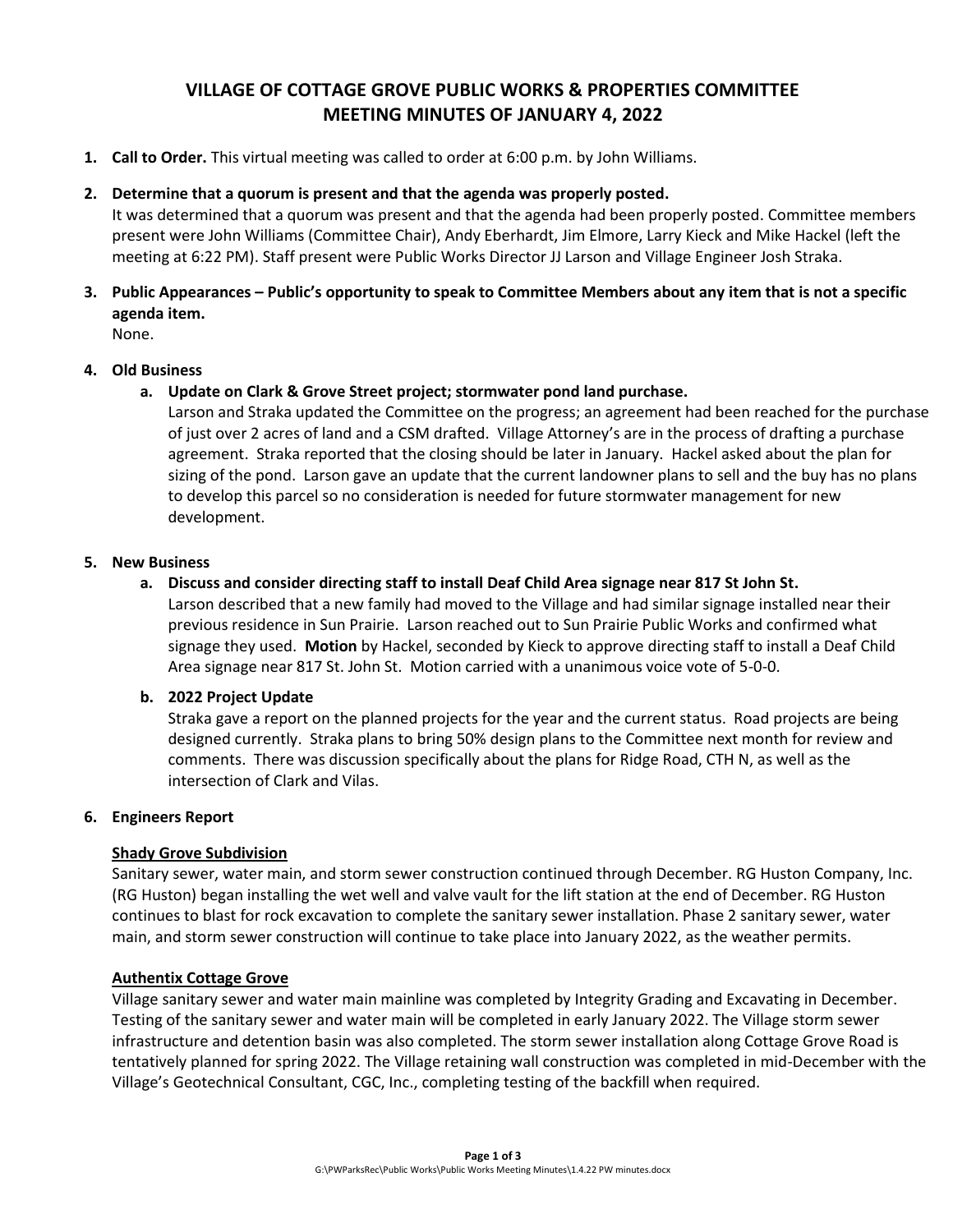# **Fifth Addition to Westlawn Estates**

Strand continues to work with Homburg Contractors, Inc. (Homburg) on its lift station design to serve the future 39 lots within the development along London Avenue, Wellington Place, and Canberra Circle. Strand anticipates a formal second review in early January 2022. Homburg began Phase 3 of the Fifth Addition to Westlawn Estates near the beginning of December and have completed the mainline sanitary sewer construction. Construction of the water main, sanitary services, and storm sewer will continue into January 2022.

### **Quarry Ridge Estates**

Quarry Ridge Phase C drawings and land disturbance permit were submitted in late December for review. The Developer's Agreement is currently in progress and once it has been finalized, Strand will complete the plan review. The developer's current schedule is to start construction in early spring.

#### **Erosion Control Checks**

Strand has provided weekly erosion control checks as well as erosion control checks following rainfalls more than 0.5 inches on development sites in the Village including: Cottage Grove Commons Phase 2, Dolphin Swim, Movin Out Glen Grove Apartments, Grand Appliance, Alantis Valley Foods, Shady Grove Subdivision, Authentix, and 5th Addition to Westlawn Estates. Correspondence was sent to development owners if the erosion control measures on-site were not satisfactory or compliant.

#### **Development Reviews**

Strand attended a meeting with potential developers to discuss a development along Cottage Grove Road just south of the new elementary school. The developer will move forward with its due diligence before purchasing the property for residential development.

#### **Upcoming Village Projects**

Survey was completed in late December for the 2022 public works and parks projects including West Oak Street and Taylor Street and West Ridge Road Reconstruction, County Trunk Highway (CTH) N Urbanization, Community Park, Bakken Park, and the 2022 Parks Project. Design will begin at the beginning of 2022 with bidding occurring in late winter 2022. Updates for each project will occur in the following months.

# **7. Directors Report**

# **2022 Projects**

•Main St. Bike Path Extension. MSA finalized plans and I've shared them with the County for review given the PARC Grant funding.

•Clark & Grove St. Reconstruction Project. The Village has come to an agreement with the landowner to purchase the land needed for stormwater treatment on the west side of Vilas Rd. MSA completed the survey work and drafted the CSM. Our legal team is working to have the purchase agreement signed in the coming weeks.

•E. Taylor/W. Oak/CTH N Urbanization. Strand's team has been on-site surveying and design will begin soon.

#### **Snow**

Snow finally showed up. Marty and the staff did a great job, as usual. Given we have one vacant position, our newest hire is still working towards his CDL & for the first event on Monday the 27th, we had two staff out – the team exceeded even the high bar they've set over the years.